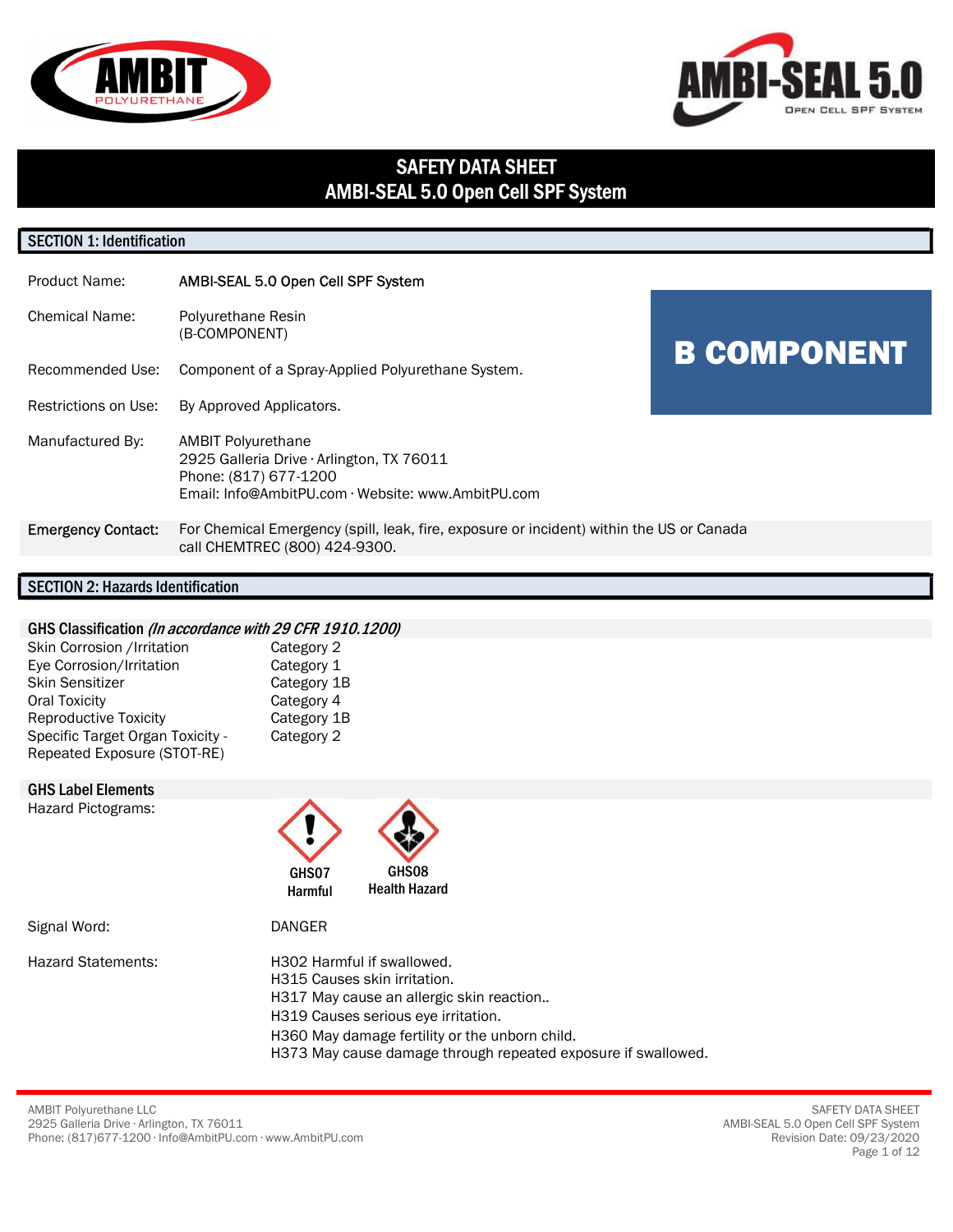| <b>Precautionary Statements:</b>  | PREVENTION:                                                                                    |
|-----------------------------------|------------------------------------------------------------------------------------------------|
|                                   | P201 Obtain special instructions before use.                                                   |
|                                   | P202 Do not handle until all safety precautions have been read and understood.                 |
|                                   | P260 Do not breath dust/fume/gas/mist/vapors/spray.                                            |
|                                   | P264 Wash hands thoroughly after handling.                                                     |
|                                   | P270 Do not eat, drink or smoke when using this product.                                       |
|                                   | P271 Contaminated work clothing should not be allowed out of the workplace                     |
|                                   | P280 Wear eye or face protection                                                               |
|                                   | P281 Wear personal protective equipment as required.                                           |
|                                   | <b>RESPONSE:</b>                                                                               |
|                                   | P301 + P312 If swallowed, Call a POISON CENTER or doctor if you feel unwell.                   |
|                                   | P302 + P352 + P362 +P364 If on skin, wash with plenty of soap and water. Take off contaminated |
|                                   | clothing and wash it before reuse.                                                             |
|                                   | P305 + P351 + P338 If in eyes, rinse cautiously with water for several minutes. Remove contact |
|                                   | lenses, if present and easy to do so. Continue rinsing.                                        |
|                                   | P308 + P313 If exposed or concerned: Seek medical attention.                                   |
|                                   | P332 + P313 If skin irritation occurs: Seek medical attention.                                 |
|                                   | P337 + P313 If eye irritation persists: Seek medical attention.                                |
|                                   | STORAGE:                                                                                       |
|                                   | P405 Store locked up.                                                                          |
|                                   | DISPOSAL:                                                                                      |
|                                   | P501 Dispose of contents/container to an approved facility in accordance with local, regional, |
|                                   | national and international regulations.                                                        |
|                                   | Physical Hazards Not Otherwise Classified (PHNOC)                                              |
| Hazards Not Otherwise Classified: | None known.                                                                                    |
|                                   |                                                                                                |
|                                   | Health Hazards Not Otherwise Classified (HHNOC)<br>None known.                                 |
|                                   |                                                                                                |

#### Section 3: Composition/Information on Ingredients

#### Substance/Mixture: Mixture

#### Hazardous Components

| Chemical Name                                                                                                                                                                                                                     | CAS#                | Concentration (%) |  |  |
|-----------------------------------------------------------------------------------------------------------------------------------------------------------------------------------------------------------------------------------|---------------------|-------------------|--|--|
| Polyether Polyol                                                                                                                                                                                                                  | <b>Trade Secret</b> | 25-35             |  |  |
| Tris-Chloro Propyl Phosphate                                                                                                                                                                                                      | 13674-84-5          | 15-40             |  |  |
| Surfactant 1                                                                                                                                                                                                                      | <b>Trade Secret</b> | $15-25$           |  |  |
| Surfactant 2                                                                                                                                                                                                                      | <b>Trade Secret</b> | $2 - 5$           |  |  |
| Amine Catalyst                                                                                                                                                                                                                    | <b>Trade Secret</b> | $5-10$            |  |  |
| Water                                                                                                                                                                                                                             | 7732-18-5           | 15-30             |  |  |
| $\bm{\tau}$ because the contract through the contract of the contract of the second of the contract of the contract of the contract of the contract of the contract of the contract of the contract of the contract of the contra |                     |                   |  |  |

The specific chemical identity and/or exact percentage (concentration) of composition may be withheld as a trade secret.

# Section 4: First-Aid Measures General Advice: Move out of dangerous area. Do not leave the victim unattended. Consult a physician. Show this

safety data sheet to the doctor in attendance.

If Inhaled: If breathed in, move person into fresh air. Call a physician or poison control center immediately. Keep patient warm and at rest. Keep respiratory tract clear. If breathing is difficult, give oxygen. If breathing is irregular or stopped, administer artificial respiration. If unconscious, place in recovery position and seek medical advice. Consult a physician immediately if symptoms such as shortness of breath or asthma are observed. Seek medical attention if adverse health effects persist.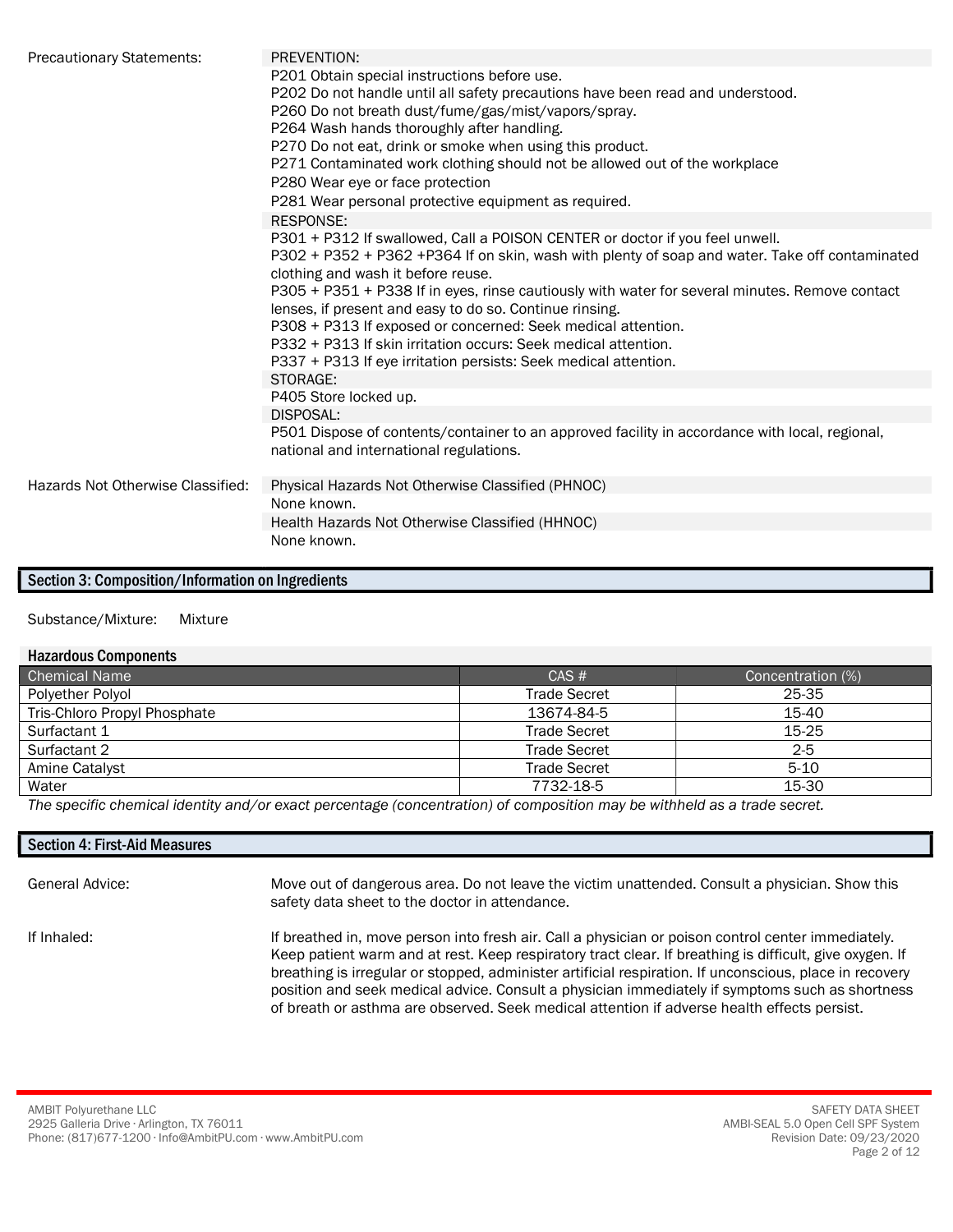| In case of Skin Contact:                                       | In case of skin contact, immediately flush skin with soap and plenty of water for at least 20<br>minutes. Take of contaminated clothing and shoes immediately. Thoroughly clean shoes before<br>reuse. Wash contaminated clothing before reuse. Call a physician if irritation develops or persists.                                                                                                                                |
|----------------------------------------------------------------|-------------------------------------------------------------------------------------------------------------------------------------------------------------------------------------------------------------------------------------------------------------------------------------------------------------------------------------------------------------------------------------------------------------------------------------|
| In case of Eye Contact:                                        | Rinse immediately with plenty of water, also under the eyelids for at least 20 minutes. If easy to do,<br>remove contact lens, if worn. Protect unharmed eye. Keep eye wide open while rinsing If eye<br>irritation persists, consult a specialist.                                                                                                                                                                                 |
| If Swallowed:                                                  | Gently wipe or rinse the inside of the mouth with water. DO NOT induce vomiting unless directed to<br>do so by a physician or poison control center. Keep respiratory tract clear. Keep at rest. If a person<br>vomits when lying on his/her back, place him/her in the recovery position. Never give anything by<br>mouth to an unconscious person. Take victim immediately to hospital. If symptoms persist, call a<br>physician. |
| Most Important Symptoms and<br>Effects, both Acute and Delayed | Prolonged exposure may cause chronic effects. Suspected of damaging the unborn child. May<br>cause damage to organs (kidney) though prolonged or repeated exposure (oral). Causes skin<br>irritation. May cause redness and pain. Causes severe eye damage. Symptoms may include<br>stinging, treating, redness, swelling and blurred vision. Permanent eye damage including blindness<br>could result.                             |
| Notes to Physician:                                            | Symptomatic and supportive therapy as needed. Following severe exposure medial follow-up<br>should be monitored for at least 48 hours. The first-aid procedure should be established in<br>consultation with the doctor responsible for industrial medicine.                                                                                                                                                                        |

## Section 5: Firefighting Measures

| Suitable Extinguishing Media:                     | Use extinguishing measures that are appropriate to local circumstances and the surrounding<br>environment. Foam, Carbon dioxide ( $CO2$ ), Dry powder. Water spray for large fires.                                                                                                               |
|---------------------------------------------------|---------------------------------------------------------------------------------------------------------------------------------------------------------------------------------------------------------------------------------------------------------------------------------------------------|
| Unsuitable Extinguishing Media:                   | Do not use water jet as an extinguisher as this will spread the fire.                                                                                                                                                                                                                             |
| Specific Hazards During<br>Firefighting:          | Do not allow run-off from firefighting to enter drains or water courses.                                                                                                                                                                                                                          |
| <b>Hazardous Combustion Products:</b>             | Combustion products may include: carbon monoxide, carbon dioxide, nitrogen oxides, halogenated<br>and phosphorus compounds, traces of ammonia, oxides of phosphorus, hydrogen chloride gas,<br>aldehydes and ketones, low molecular weight organic products, tin oxides, noxious and toxic fumes. |
| Special Protective Equipment for<br>Firefighters: | Wear an approved positive pressure self-contained breathing apparatus (SCBA) with a full-face<br>piece operated in positive pressure mode and appropriate protective equipment (PPE).                                                                                                             |

### Section 6: Accidental Release Measures

| Personal Precautions, Protective<br>Equipment and Emergency<br>Procedures: | Immediately evacuate personnel to safe areas. Use personal protective equipment. If specialized<br>clothing is required to deal with the spillage, take note of any information in Section 8 on suitable<br>and unsuitable materials. Ensure adequate ventilation. Keep people away from the upwind of<br>spill/leak. Only qualified personnel equipped with suitable protective equipment may intervene. For<br>additional precautions and advice on safe handling, see Section 7. Never return spills in original<br>containers for re-use. Make sure that there is a sufficient amount of neutralizing/absorbent<br>material near the storage area. The danger areas must be delimited and identified using relevant<br>warning and safety signs. Treat recovered material as described in the section "Disposal<br>Considerations". For disposal considerations, see Section 13. |
|----------------------------------------------------------------------------|--------------------------------------------------------------------------------------------------------------------------------------------------------------------------------------------------------------------------------------------------------------------------------------------------------------------------------------------------------------------------------------------------------------------------------------------------------------------------------------------------------------------------------------------------------------------------------------------------------------------------------------------------------------------------------------------------------------------------------------------------------------------------------------------------------------------------------------------------------------------------------------|
| <b>Environmental Precautions:</b>                                          | Do not allow uncontrolled discharge of product into the environment. Do not allow material to<br>contaminate ground water system. Prevent product from entering drains. Prevent further leakage<br>or spillage if safe to do so. Local authorities should be advised if significant spillages cannot be                                                                                                                                                                                                                                                                                                                                                                                                                                                                                                                                                                              |

AMBIT Polyurethane LLC 2925 Galleria Drive ∙ Arlington, TX 76011 Phone: (817)677-1200 ∙ Info@AmbitPU.com ∙ www.AmbitPU.com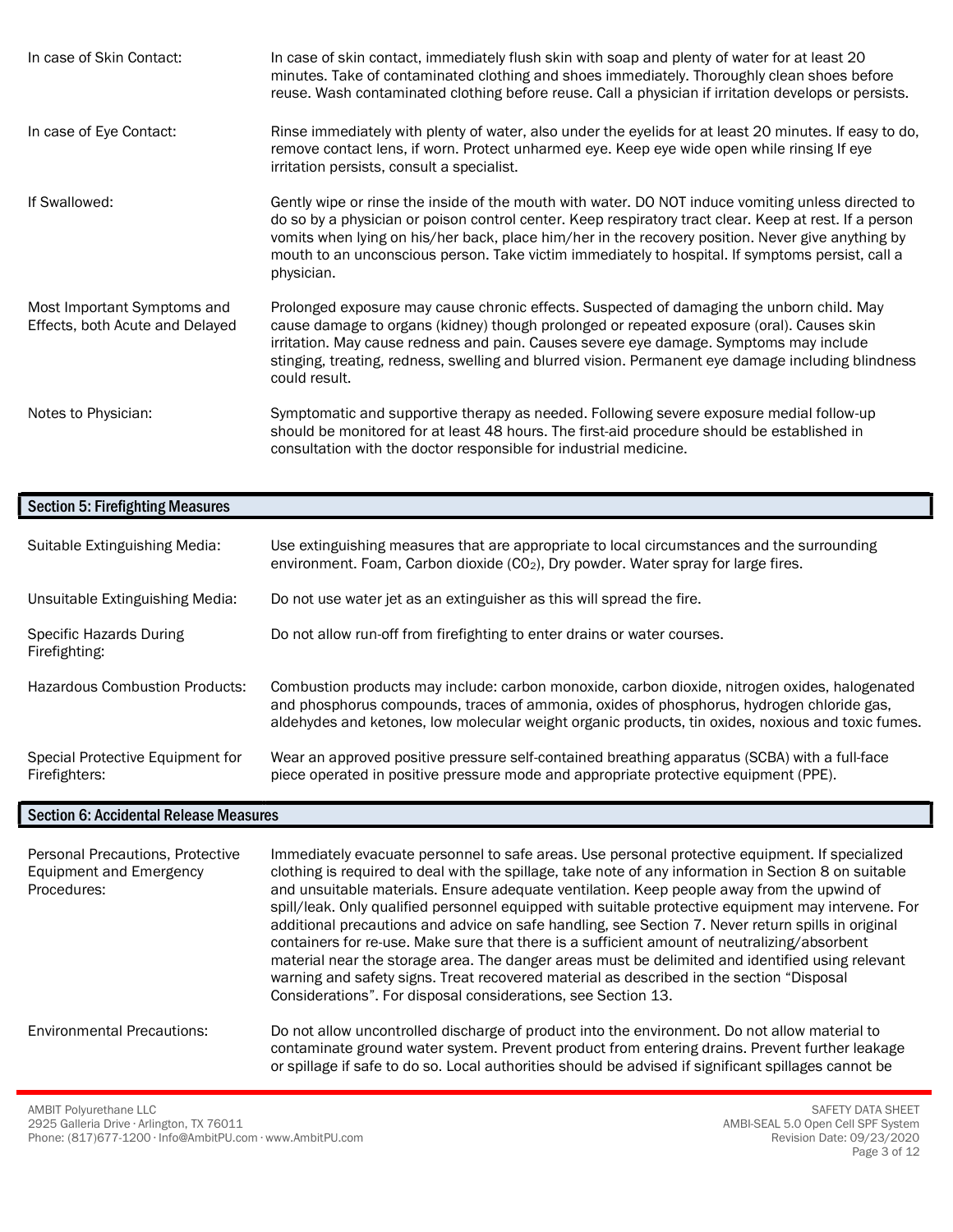contained. If the product contaminates rivers and lakes or drains inform respective authorities.

Methods and Materials for Containment and Cleaning up: Clean-up methods – small spillage. Contain spillage, soak up with non-combustible absorbent material, (e.g. sand, earth, diatomaceous earth, vermiculite) and transfer to a container for disposal according to local/national regulations (see section 13). Clean contaminated surface thoroughly. Sweep up or vacuum up spillage and collect in suitable container for disposal. See Section 1 for Emergency Contact Information.

| <b>Section 7: Handling and Storage</b>              |                                                                                                                                                                                                                                                                                                                                                                                                                                                                                                                                                                                                                                                                                                           |
|-----------------------------------------------------|-----------------------------------------------------------------------------------------------------------------------------------------------------------------------------------------------------------------------------------------------------------------------------------------------------------------------------------------------------------------------------------------------------------------------------------------------------------------------------------------------------------------------------------------------------------------------------------------------------------------------------------------------------------------------------------------------------------|
| <b>Technical Measures:</b>                          | Ensure that eyewash stations and safety showers are close to the workstation location.                                                                                                                                                                                                                                                                                                                                                                                                                                                                                                                                                                                                                    |
| Local/Total Ventilation:                            | Use only with adequate ventilation.                                                                                                                                                                                                                                                                                                                                                                                                                                                                                                                                                                                                                                                                       |
| Advice on Protection Against Fire<br>and Explosion: | Normal measures for preventative fire protection.                                                                                                                                                                                                                                                                                                                                                                                                                                                                                                                                                                                                                                                         |
| Advice on Safe Handling:                            | For personal protection see Section 8. Do not handle until all precautions have been read and<br>understood. Do not breath vapor/spray mist/dust. Do not swallow. Do not get in eyes or mouth or<br>on skin. Do not get on clothing. Smoking, eating and drinking should be prohibited in the<br>application area. Provide sufficient air exchange and/or exhaust in work rooms. Use only in areas<br>with adequate ventilation or wear appropriate respirator. Dispose of rinse water in accordance with<br>local, regional, national and international regulations. Keep container tightly closed when not in<br>use. Do not reuse containers. Empty containers with product residue. Can be hazardous. |
| <b>Conditions for Safe Storage:</b>                 | Keep container protected from direct sunlight, tightly closed in a dry and well-ventilated place. Keep<br>away from incompatible materials (see Section 10), food and drink. Keep in properly labelled<br>containers. Observe label precautions. Keep containers tightly closed and sealed until ready for<br>use. Containers which are opened must be carefully resealed and kept upright to prevent leakage.                                                                                                                                                                                                                                                                                            |
| Materials to Avoid:                                 | Avoid contact with oxidizing materials, strong acids, strong bases and unintended contact with<br>isocyanates.                                                                                                                                                                                                                                                                                                                                                                                                                                                                                                                                                                                            |
| Recommended Storage<br>Temperature:                 |                                                                                                                                                                                                                                                                                                                                                                                                                                                                                                                                                                                                                                                                                                           |
| Storage Life:                                       | 6 months (in unopened containers)                                                                                                                                                                                                                                                                                                                                                                                                                                                                                                                                                                                                                                                                         |
| Further Information on Storage<br>Stability:        | Stable under recommended storage conditions.                                                                                                                                                                                                                                                                                                                                                                                                                                                                                                                                                                                                                                                              |

### Section 8: Exposure Controls/Personal Protection

#### Components with Workplace Control Parameters – UNITED STATES

| Ingredient Name | CAS # | Value Type<br>(Form of<br>Exposure | Control Parameters/<br>Permissible Concentration | <b>Basis</b> |
|-----------------|-------|------------------------------------|--------------------------------------------------|--------------|
|                 |       |                                    |                                                  |              |
|                 |       |                                    |                                                  |              |
|                 |       |                                    |                                                  |              |
|                 |       |                                    |                                                  |              |
|                 |       |                                    |                                                  |              |
|                 |       |                                    |                                                  |              |

Appropriate Engineering Controls: If user operations generate dust, fumes, gas, vapor or mist, use process enclosures, local exhaust ventilation or other engineering controls to keep worker exposure to airborne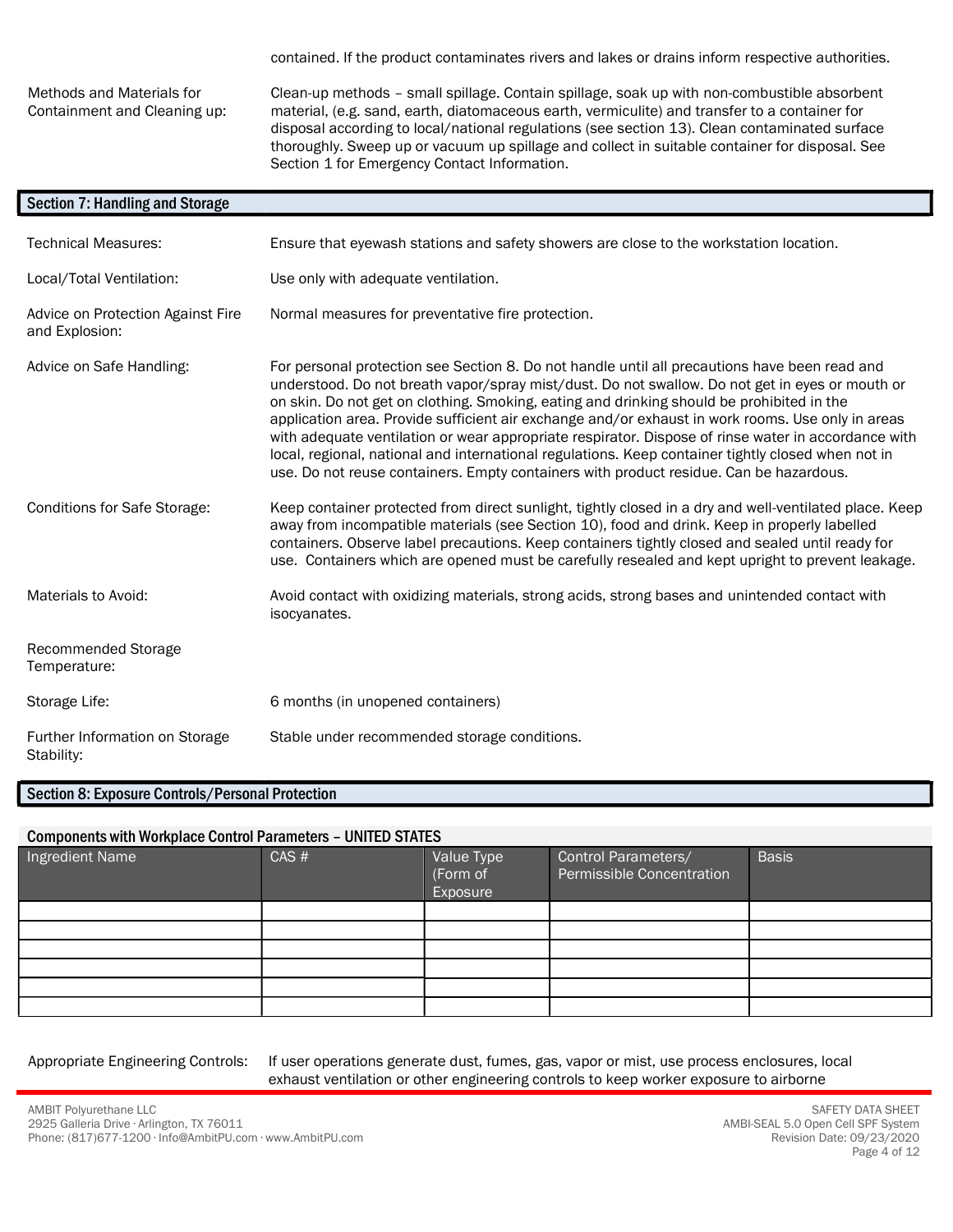Environmental Exposure Controls: Emissions from ventilation or work process equipment should be checked to ensure they comply with the requirements of environmental legislation.

#### Personal Protective Equipment



## Respiratory Protection:

Use a properly fitted, air purifying or air-fed respirator complying with an approved standard If a risk assessment indicates this is necessary. Respirator selection must be based on known or anticipated exposure levels, the hazards of the product and the safe working limits of the selected respirator. In emergency, non-routine and unknown exposure situations, including confined space entries, a NIOSH-certified full-face piece pressure demand self-contained breathing apparatus (SCBA) or a full-face piece pressure demand supplied air respirator (SAR) with auxiliary self-contained air supply, should be used. Respirators should be used in accordance to a respiratory protection program to ensure proper fitting, training and other important aspects of use.



#### Hand Protection:

The suitability for a specific workplace should be discussed with the producers of the protective gloves. Protective gloves should be worn when handling freshly made polyurethane products to avoid contact with trace residual materials which may be hazardous in contact with skin. Use chemical resistant gloves classified under Standard EN374: protective gloves against chemicals and microorganisms. Examples of glove materials that might provide suitable protection include: butyl rubber, chlorinated polyethylene, polyethylene, ethyl vinyl alcohol copolymers, laminated ("EVAL", polychloroprene (neoprene\*), nitrile/butadiene rubber ("nitrile" or "NBR"), polyvinyl chloride ("PVD" or "vinyl"), fluoroelastomer (Viton\*). When prolonged or frequently repeated contact may occur, a glove with protection class of 5 or higher (breakthrough time greater than 240 minutes according to EN374) is recommended. When only brief contact is expected, a glove with protection class of 3 or higher (breakthrough time greater than 240 minutes according to EN374) is recommended. Notice: The selection of a specific glove for a particular application and duration of use in a workplace should also consider all requisite workplace factors such as, but not limited to: other chemicals that may be handled, physical requirements (cut/puncture protection, dexterity, thermal protection), as well as instructions/specifications provided by the glove supplier.

#### Eye Protection:

Safety eyewear complying with an approved standard should be used when a risk assessment indicates this is necessary to avoid exposure to liquid splashes, mists or dusts. Chemical splash goggles. Always wear eye protection when the potential for inadvertent eye contact with the product cannot be excluded. Please follow all applicable local/national requirements when selecting protective measures for a specific workplace. Ensure that eyewash stations and safety showers are close to the work location.

#### Skin and Body Protection:

Impervious clothing. Choose body protection according to the amount and concentration of the dangerous substance at the work place. Recommended: Overall (preferably heavy cotton) or Tyvek-Pro Tech 'C', Tyvek Pro 'F' disposable coverall. Appropriate footwear should be selected based on the task being performed and the risks involved. Ensure that safety showers are close to the work location.



#### Protective Measures:

Personal protective equipment comprising of suitable protective gloves, safety goggles and protective clothing. The type of protective equipment must be selected according to the concentration and amount of the dangerous substance at the specific workplace. Ensure that eye flushing systems and safety showers are located close to the work location.

#### Hygiene Measures:

Handle in accordance with good industrial hygiene and safety practice. Wash face, hands, forearms and any exposed skin thoroughly after handling. Remove contaminated clothing and protective equipment before entering eating areas.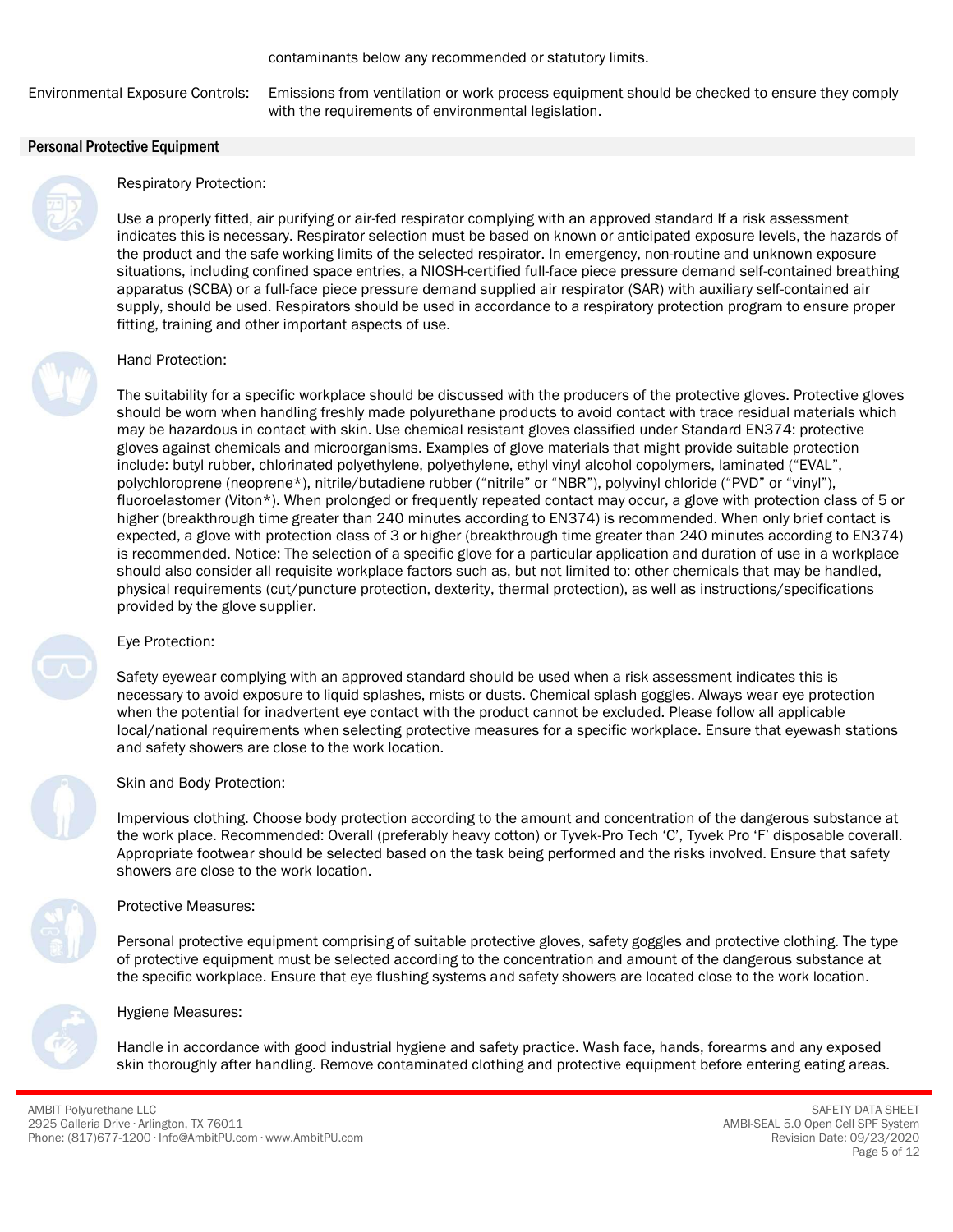When using do not eat, drink or smoke. Contaminated work clothing should not be allowed out of the workplace. Wash contaminated clothing contaminated clothing before reuse. Wash hands before breaks and immediately after handling the product and at the end of the workday. Ensure that the eyewash stations and safety showers are close to the work location.

### Section 9: Physical and Chemical Properties

| Appearance                                                      | Liquid                                      |
|-----------------------------------------------------------------|---------------------------------------------|
| Color                                                           | Clear                                       |
| Odor                                                            | Mild Amine-like                             |
| Odor Threshold                                                  | No data is available on the product itself. |
| pH                                                              | No data is available on the product itself. |
| <b>Freezing Point</b>                                           | No data is available on the product itself. |
| <b>Melting Point</b>                                            | No data is available on the product itself. |
| <b>Boiling Point</b>                                            | No data is available on the product itself. |
| <b>Flash Point</b>                                              | >200°F / >93°C (Method: Closed Cup)         |
| <b>Evaporation Rate</b>                                         | No data is available on the product itself. |
| Flammability (Solid, Gas)                                       | No data is available on the product itself. |
| Flammability (Liquids)                                          | No data is available on the product itself. |
| Upper & Lower Explosion Limit                                   | No data is available on the product itself. |
| Vapor Pressure                                                  | No data is available on the product itself. |
| <b>Relative Vapor Density</b>                                   | No data is available on the product itself. |
| Relative Density / Specific Gravity<br>$@ 77$ $F(25 \degree C)$ | 1.10                                        |
| Density                                                         |                                             |
| Solubility in Water                                             | Soluble in water.                           |
| Partition coefficient: n-<br>octanol/water                      | No data is available on the product itself. |
| Auto-Ignition Temperature                                       | No data is available on the product itself. |
| Self-Accelerating Decomposition<br>Temperature                  | No data is available on the product itself. |
| Viscosity, Dynamic (77°F/25°C)                                  | No data is available on the product itself. |
| <b>Explosive Properties</b>                                     | No data is available on the product itself. |
| <b>Oxidizing Properties</b>                                     | No data is available on the product itself. |
| Particle Size                                                   | No data is available on the product itself. |
|                                                                 |                                             |

## Section 10: Stability and Reactivity

| Reactivity:                            | The product is stable and non-reactive under normal conditions of use, storage and transport.                  |
|----------------------------------------|----------------------------------------------------------------------------------------------------------------|
| <b>Chemical Stability:</b>             | Stable under recommended storage conditions (See Section 7).                                                   |
| Possibility of Hazardous<br>Reactions: | No known dangerous reactions will occur under normal storage and use.                                          |
| Conditions to Avoid:                   | Avoid exposure to moisture and high temperatures to protect product quality.                                   |
| Incompatible Materials:                | Avoid contact with oxidizing materials, strong acids, strong bases and unintended contact with<br>isocyanates. |
| Hazardous Decomposition<br>Products:   | Under recommended storage conditions and use, hazardous decomposition products should not<br>be produced.      |

#### Section 11: Toxicological Information

Information on Likely Routes of Exposure:

No data is available on the product itself.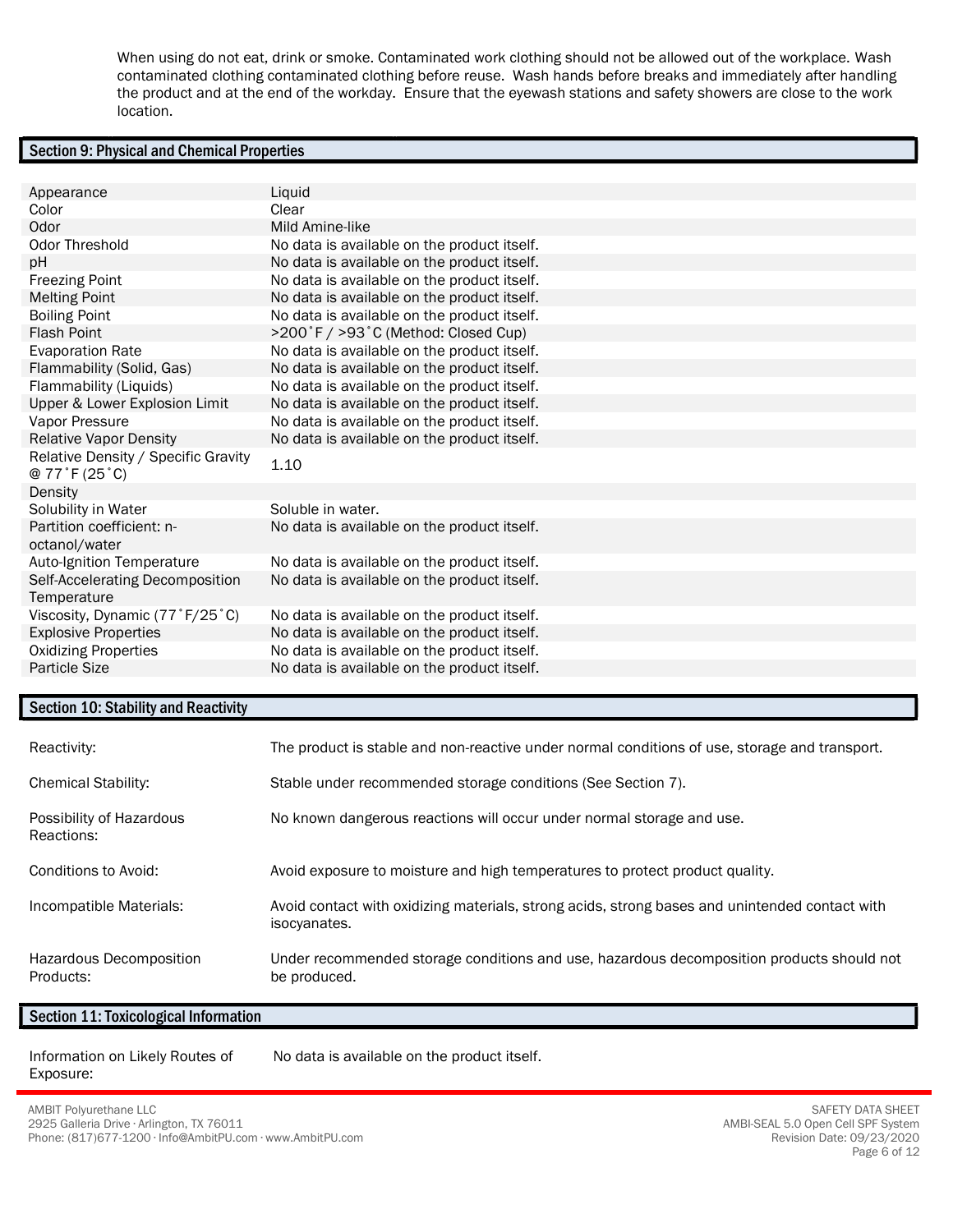#### Acute Toxicity:

| 2-Propanol, 1-chloro-, phosphate (3:1) |                  | Ethanol, 2-[[2-(dimethylamino) ethyl] methylamino] |             |
|----------------------------------------|------------------|----------------------------------------------------|-------------|
| LD50 Oral (Rat)                        | 500mg/kg         | LD50 Oral (Rat)                                    | 2,000 mg/kg |
| LD50 Dermal (Rabbit)                   | 1,230 mg/kg      | LD50 Dermal (Rabbit)                               | 2,000 mg/kg |
| LC50 Inhalation (Rat)                  | $5 \text{ mg/l}$ | LC50 Inhalation (Rat)                              | 20 mg/l     |

| Bis (2-dimethylaminoethyl) ether |                     |  |  |
|----------------------------------|---------------------|--|--|
| LD50 Oral (Rat)                  | , 910 mg/kg         |  |  |
| LD50 Dermal (Rabbit)             | $238 \text{ mg/kg}$ |  |  |
| LC50 Inhalation (Rat)            | $117$ ppm           |  |  |

#### Serious Eye Damage / Eye Irritation:

| 2-Propanol, 1-chloro-, phosphate (3:1) |
|----------------------------------------|
| Species:                               |
| Exposure:                              |
| Result:                                |

| Bis (2-dimethylaminoethyl) ether |
|----------------------------------|
| Species:                         |
| Exposure:                        |
| Result:                          |

#### Skin Corrosion / Irritation:

| Ethanediol | 2.2 Oxibisethanol |
|------------|-------------------|
| Species:   | Species:          |
| Exposure:  | Exposure:         |
| Result:    | Result:           |

#### Germ Cell Mutagenicity

No data available.

#### **Carcinogenicity**

Product: This product is not classified as a carcinogen. Due to the form of the product, exposure to the potentially carcinogenic components is not expected.

| _<br><b>Product</b><br><b>Name</b> | <b>PSHA</b> | <b>IARC</b> | <b>NTP</b><br>. | <b>ACGIH</b> | —— 1<br>ע | <b>NIOSH</b> |
|------------------------------------|-------------|-------------|-----------------|--------------|-----------|--------------|
|                                    |             |             |                 |              |           |              |

#### Reproductive Toxicity

Prolonged exposure may cause chronic effects. May damage fertility. May damage the unborn child.

#### Specific Target Organ Toxicity (STOT)

Product: Single Exposure (STOT-SE): May cause drowsiness, dizziness, headache, nausea and/or vomiting.

| Ethanol, 2-[[2-(dimethylamino) ethyl] methylamino] |                   |  |  |
|----------------------------------------------------|-------------------|--|--|
| LD50 Oral (Rat)                                    | 2,000 mg/kg       |  |  |
| LD50 Dermal (Rabbit)                               | 2,000 mg/kg       |  |  |
| LC50 Inhalation (Rat)                              | $20 \text{ mg/l}$ |  |  |

Ethanol, 2-[[2-(dimethylamino) ethyl] methylamino] Species:

Exposure:

Result: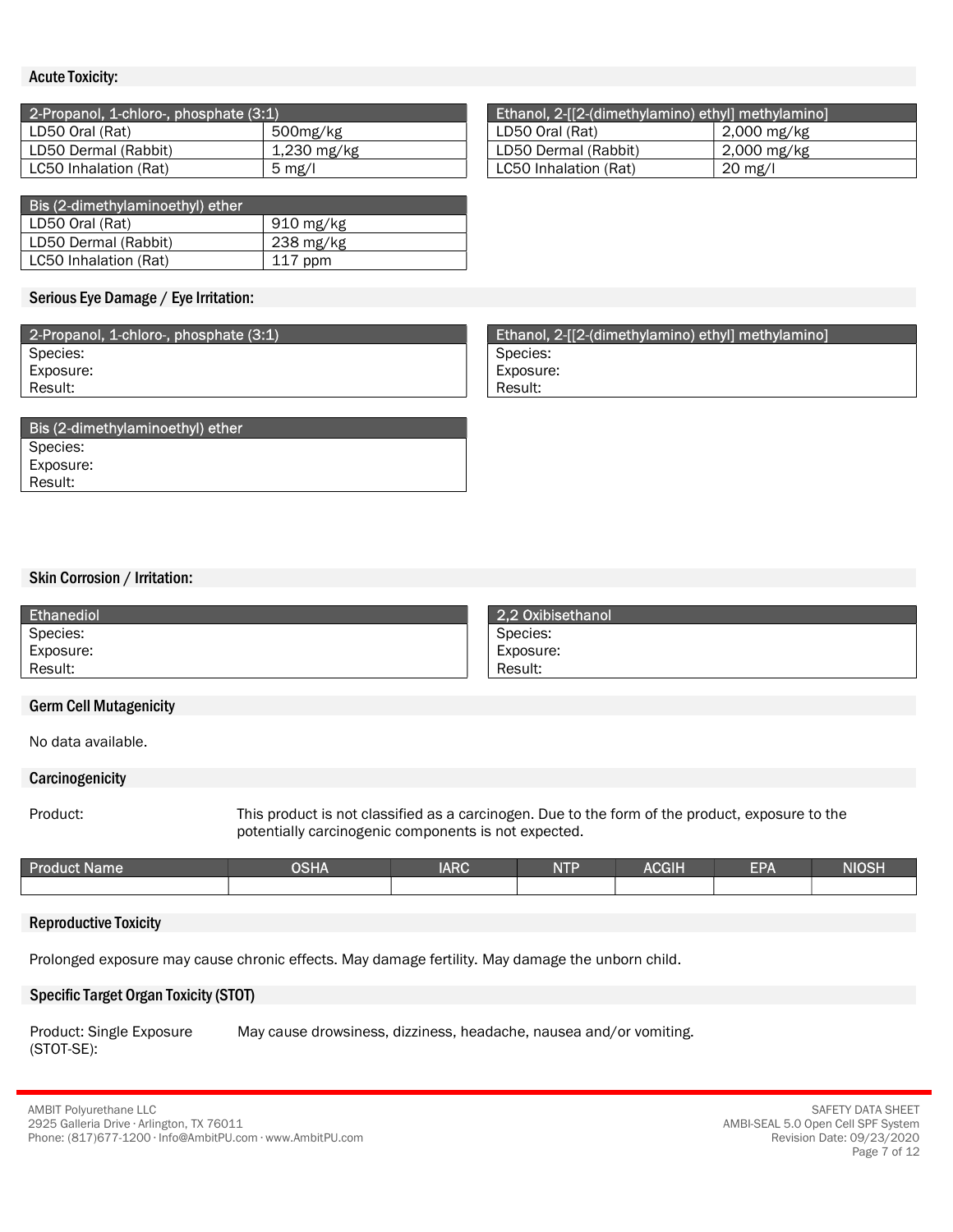Product: Repeated Exposure (STOT-RE): May cause damage to organs (kidney) through prolonged or repeated exposure (oral).

| <b>Product Name</b> |  |
|---------------------|--|
| Category:           |  |
| Route of Exposure:  |  |
| Target Organ:       |  |

#### Aspiration Toxicity

Based on available data, this product is not expected to cause aspiration toxicity.

#### Likely Routes of Exposure

Eye contact, Inhalation, Dermal contact. Ingestion.

#### Potential Acute Health Affects

| Eye Contact:        | Causes serious eye irritation.                               |
|---------------------|--------------------------------------------------------------|
| Inhalation:         | No known significant effects or critical hazards.            |
| <b>Skin Contact</b> | Causes skin irritation. May cause an allergic skin reaction. |
| Ingestion:          | Harmful if swallowed. Consult a physician.                   |

#### Section 12: Ecological Information

| <b>Ecotoxicity</b>             |                                                                                                                                                                                                                       |
|--------------------------------|-----------------------------------------------------------------------------------------------------------------------------------------------------------------------------------------------------------------------|
|                                |                                                                                                                                                                                                                       |
| Ecotoxicity:                   | This product is not classified as environmentally hazardous. However, this does not exclude the<br>possibility that large or frequent spills can have a harmful or damaging effect on the environment.                |
| <b>Acute Aquatic Toxicity:</b> | This product is not classified as acutely environmentally hazardous. However, this does not exclude<br>the possibility that large or frequent spills can have a harmful or damaging effect on the environment.        |
| Chronic Toxicity:              | This product is not classified as having a chronic environmental hazard. However, this does not<br>exclude the possibility that large or frequent spills can have a harmful or damaging effect on the<br>environment. |
| Environmental Effects:         | This product is not classified as environmentally hazardous. However, this does not exclude the<br>possibility that large or frequent spills can have a harmful effect on the environment.                            |

| 2-Propanol, 1-chloro-, phosphate (3:1) |
|----------------------------------------|
| Species: Brachydanio Rerio             |
| Exposure Time: 96 hours                |
| Result: Acute LC50 56.2 mg/l (static)  |
| Species: Pimephales Promelas           |
| Exposure Time: 96 hours                |
| Result: Acute LC50 98mg/I (static)     |
| Species: Poecilia Reticulata           |
| Exposure Time: 96 hours                |
| Result: Acute LC50 30 mg/l (static)    |
| Species: Daphnia Magna                 |
| Exposure Time: 48 hours                |
| Result: EC50 63 mg/l                   |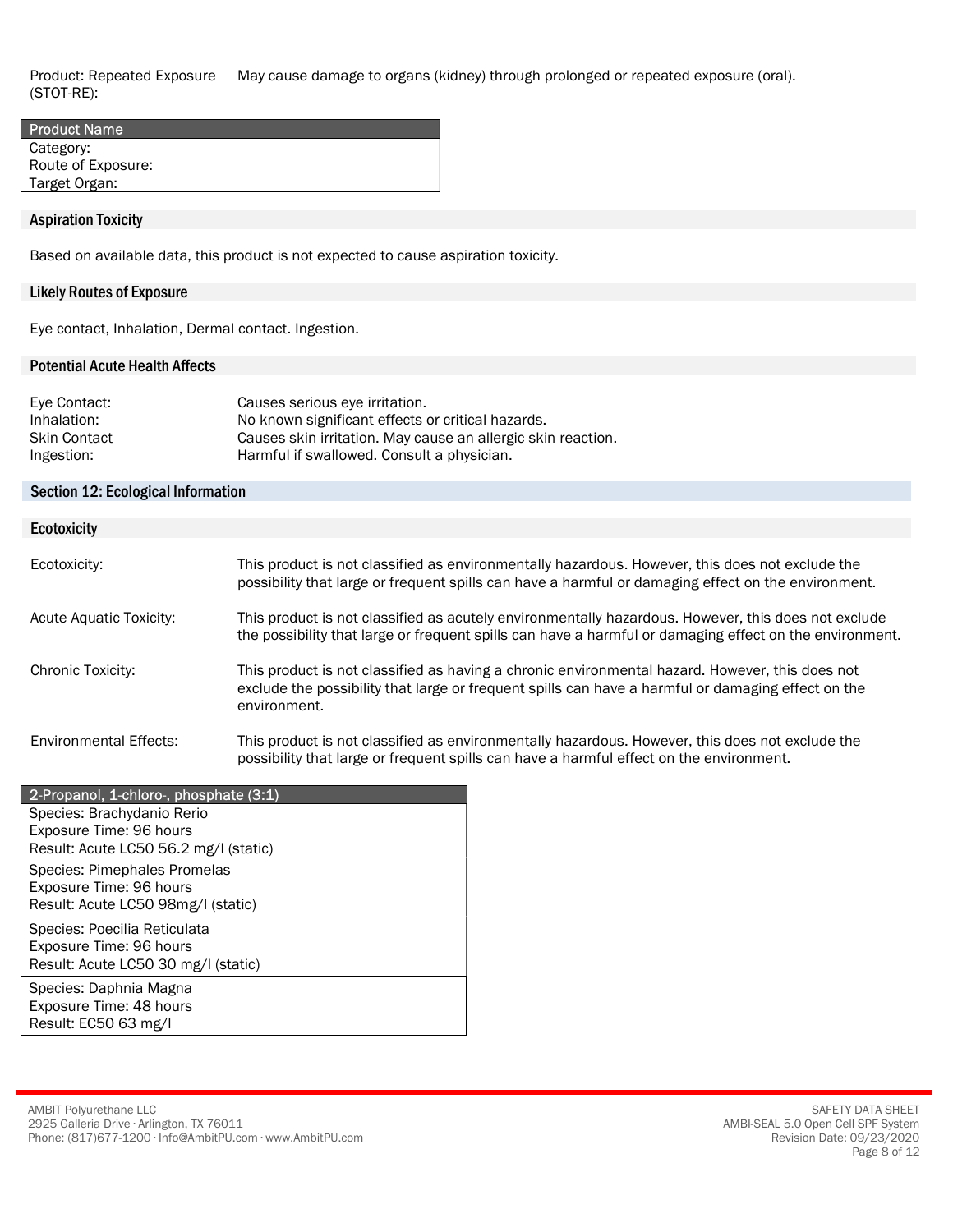Species: Desmodesmus Subspicatus Exposure Time: 72 hours Result: EC50 45 mg/l

Species: Pseudokirchneriella Subcapitata Exposure Time: 96 hours Result: EC50 4 mg/l

#### Persistence and Degradability

Biodegradability – Product: This product contains substances which are not expected to be readily biodegradable.

| Biochemical Oxygen Demand<br>(BOD):   | No data available. |
|---------------------------------------|--------------------|
| Chemical Oxygen Demand<br>$(COD)$ :   | No data available. |
| BOD/COD:                              | No data available. |
| ThOD:                                 | No data available. |
| Dissolved Organic Carbon<br>$(DOC)$ : | No data available. |
| Physico-Chemical<br>Removability:     | No data available. |
| Stability in Water:                   |                    |
| Photodegradation:                     | No data available. |

## Bioaccumlative Potential

Impact on Sewage Treatment:

Bioaccumulation – Product: No data available.

No data available.

| <b>Product Name</b> | <b>BCF</b> | LogPow | Potential |
|---------------------|------------|--------|-----------|
|                     |            |        |           |
|                     |            |        |           |
|                     |            |        |           |
|                     |            |        |           |
|                     |            |        |           |

#### Mobility in Soil

| Mobility:                                            | No data available. |
|------------------------------------------------------|--------------------|
| Distribution Among<br>Environmental<br>Compartments: | No data available. |
| Stability in Soil:                                   | No data available. |

## Other Adverse Effects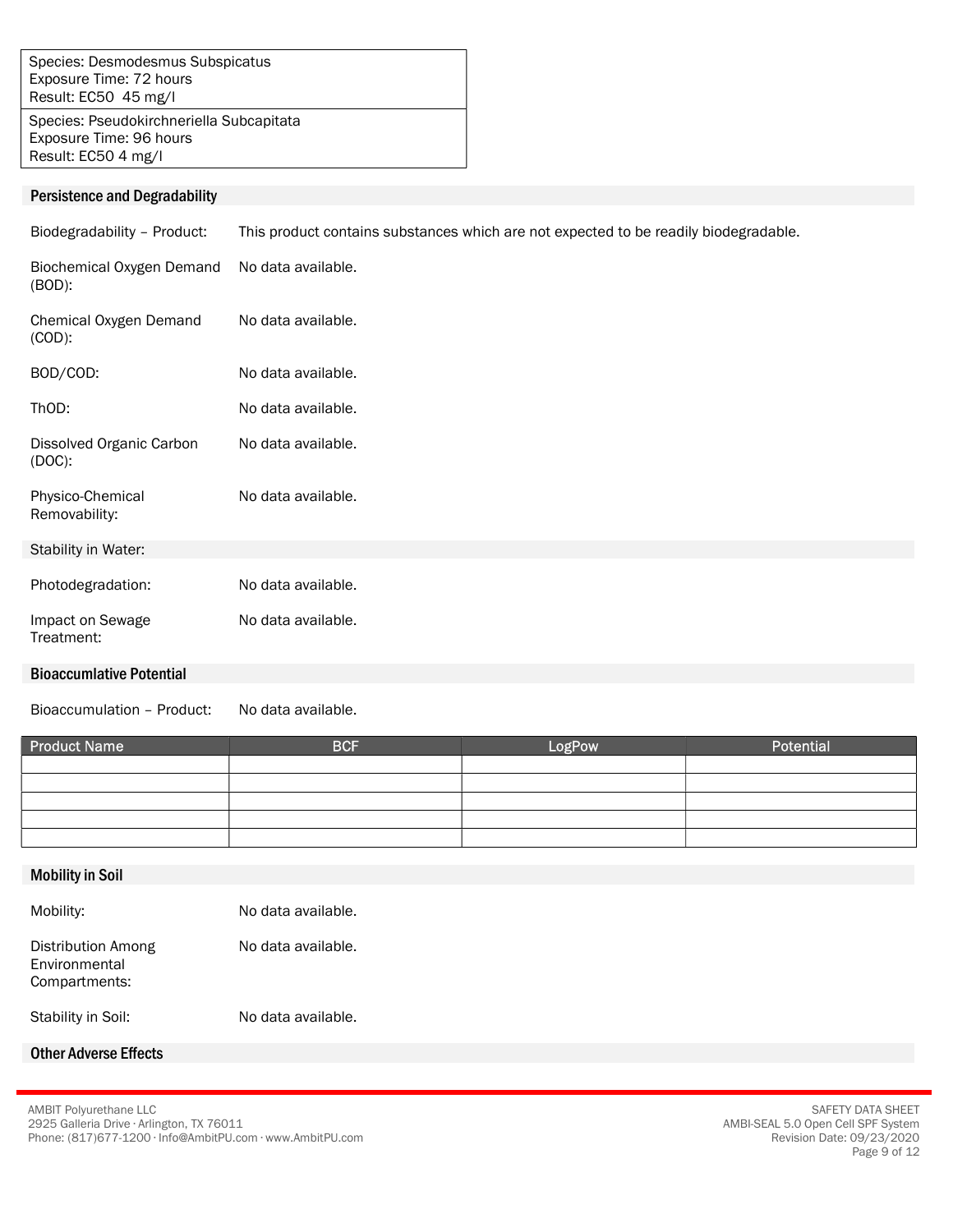| Environmental Fate and<br>Pathways:          | No data available. |
|----------------------------------------------|--------------------|
| Results of PBT and vPvB<br>Assessment:       | No data available. |
| <b>Endocrine Disrupting</b><br>Potential:    | No data available. |
| Adsorbed Organic Bound<br>Halogens (AOX):    | No data available. |
| <b>Hazardous to the Ozone Layer</b>          |                    |
| Ozone-Depletion Potential:                   | No data available. |
| <b>Additional Ecological</b><br>Information: | No data available. |
| <b>Global Warming Potential</b><br>(GWP:     | No data available. |
| <b>Section 13: Disposal Considerations</b>   |                    |

#### Disposal Methods

| Waste from Residues:    | Dispose of contents and container in accordance with all local, regional, national and international<br>regulations. Avoid release to the environment. Do not dispose of waste in sewer. Do not contaminate<br>ponds, waterways or ditches with chemical or used container. Send to a licensed waste management<br>company. |
|-------------------------|-----------------------------------------------------------------------------------------------------------------------------------------------------------------------------------------------------------------------------------------------------------------------------------------------------------------------------|
| Contaminated Packaging: | Since emptied containers may retain product residue, follow label warnings even after container is<br>emptied. Dispose of contents and container in accordance with all local, regional, national and<br>international regulations. Do not cut, grind, drill, weld or re-use empty containers.                              |

## Section 14: Transport Information

| <b>International Regulations</b> |                                   |
|----------------------------------|-----------------------------------|
| IATA:                            | Not regulated as dangerous goods. |
| IMDG:                            | Not regulated as dangerous goods. |
| TDG:                             | Not regulated as dangerous goods. |
| <b>National Regulations</b>      |                                   |
| DOT Non-Bulk:                    | Not regulated as dangerous goods. |
| DOT Bulk:                        | Not regulated as dangerous goods. |

#### Special Precautions for User

The transport classification(s) provided herein are for informational purposes only, and solely based upon the properties of the unpackaged material as it is described within this Safety Data Sheet (SDS). Transportation classifications may vary by mode of transportation, package sizes and variations in regional or country regulation. It is the responsibility of the transporting organization to follow all applicable laws, regulations and rules relating to the transportation of the material.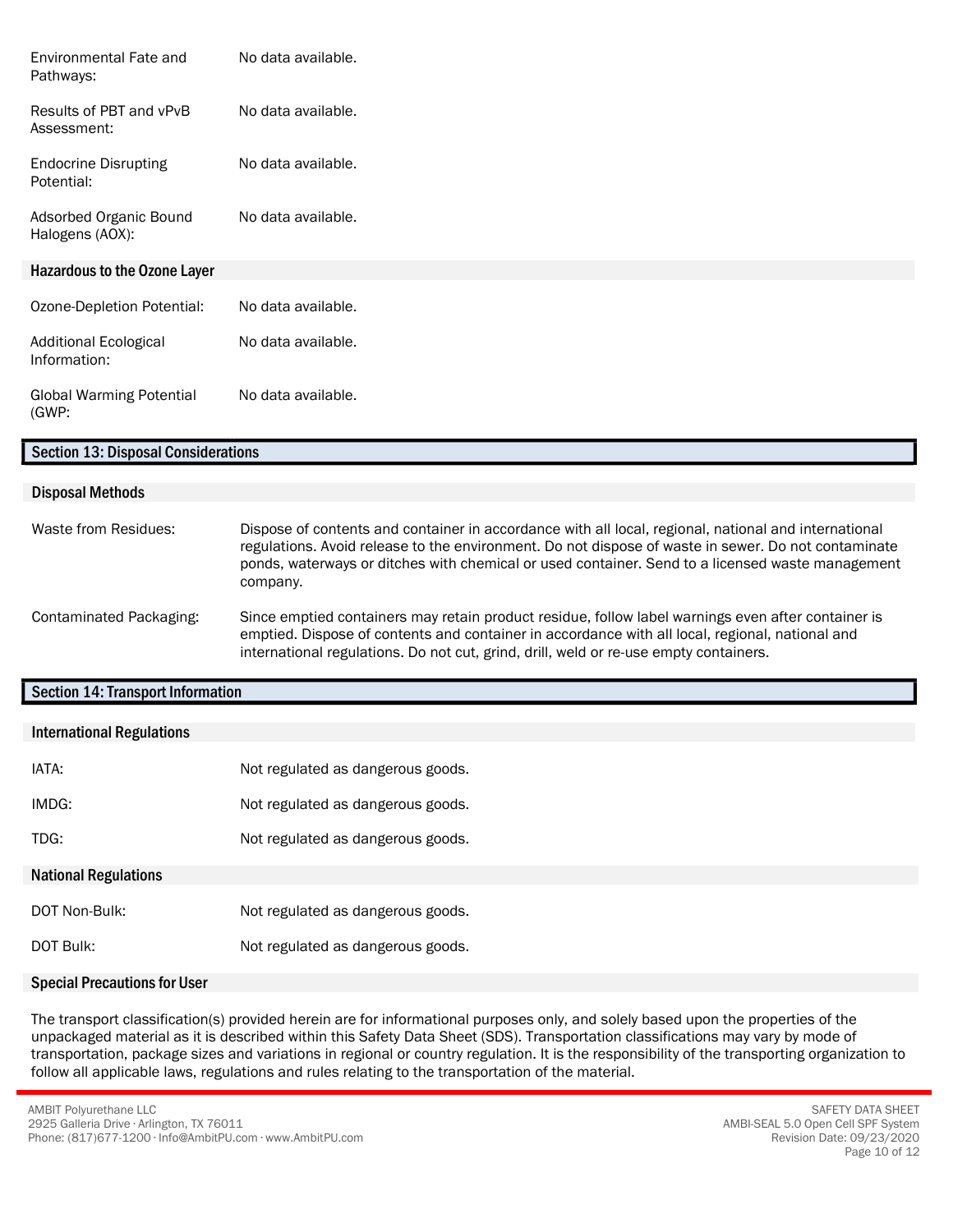#### Section 15: Regulatory Information

#### US Federal Regulations:

#### CERCLA Reportable Quantity:

| Component(s) | CAS# | $\%$ | <b>Acute Health</b><br>Hazard<br>(Immediate) | <b>Delayed</b><br>Health<br>Hazard<br>(Chronic) | Fire Hazard | Sudden<br>Release of<br>Pressure | Reactive |
|--------------|------|------|----------------------------------------------|-------------------------------------------------|-------------|----------------------------------|----------|
|              |      |      |                                              |                                                 |             |                                  |          |
|              |      |      |                                              |                                                 |             |                                  |          |
|              |      |      |                                              |                                                 |             |                                  |          |
|              |      |      |                                              |                                                 |             |                                  |          |
|              |      |      |                                              |                                                 |             |                                  |          |
|              |      |      |                                              |                                                 |             |                                  |          |

U.S. Toxic Substances Control Act (TSCA) Section 8(b):

All components are listed or exempt.

#### SARA 311/312: Acute health hazard, chronic health hazard.

#### International Regulations:

- 
- Canada: WHMIS: Class D-2B Material causing other toxic effects (toxic) CEPA (DSL): All components are listed or exempted. Canadian NPRI: Ethanediol CEPA Toxic Substances: None of the components are listed. Canada Inventory: All components are listed or exempted.

#### Section 16: Other Information

#### Further Information

| NFPA Ratings (Scale 0-4) |  |
|--------------------------|--|
|                          |  |



#### Abbreviations:

| DOT          | U.S. Department of Transportation                         |
|--------------|-----------------------------------------------------------|
| <b>IATA</b>  | International Air Transport Association                   |
| <b>ACGIH</b> | American Conference of Governmental Industrial Hygienists |
| <b>NTP</b>   | National Toxicology Program                               |
| <b>IARC</b>  | International Agency for Research on Cancer               |
| <b>PPE</b>   | Personal Protective Equipment                             |
| <b>OSHA</b>  | U.S. Occupational Safety & Health Administration          |
| <b>SARA</b>  | Superfund Amendments and Reauthorization Act              |
| <b>WHMIS</b> | Workplace Hazardous Materials Information System          |
| <b>TSCA</b>  | <b>US Toxic Substances Control Act</b>                    |
| <b>CEPA</b>  | <b>Canadian Environmental Protection Act</b>              |

HMIS® IV Ratings (Scale 0-4) HEALTH 2

| <b>NEALIN</b>          |   |
|------------------------|---|
| <b>FI AMARILITY</b>    |   |
| <b>PHYSICAL HAZARD</b> | n |
|                        |   |

Health 2 Flammability 1 Instability 0

AMBIT Polyurethane LLC 2925 Galleria Drive ∙ Arlington, TX 76011 Phone: (817)677-1200 ∙ Info@AmbitPU.com ∙ www.AmbitPU.com

SAFETY DATA SHEET AMBI-SEAL 5.0 Open Cell SPF System Revision Date: 09/23/2020 Page 11 of 12